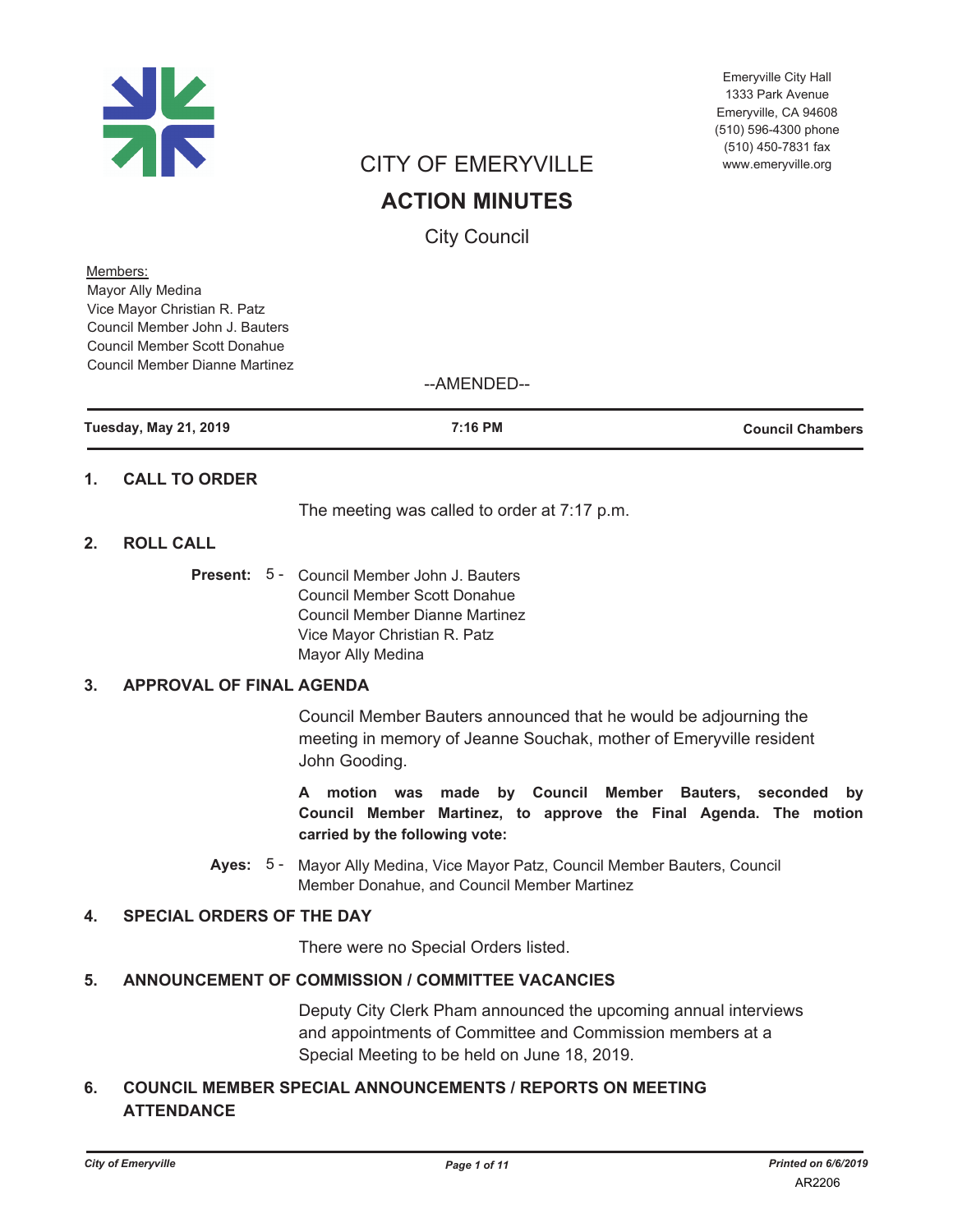Council Member Bauters reported on his attendance of a CalTrans meeting and provided an update on the MacArthur Maze Vertical Clearance Project, stating that it had been placed on hold. Mayor Medina reported on her attendance of the recent STEM Career Awareness Day, hosted by Wareham Development.

#### $7<sub>1</sub>$ **CITY MANAGER'S REPORT**

There was no report given.

#### 8. **EX PARTE COMMUNICATIONS**

Council Member Martinez reported having communicated with representatives from EBASE, Alameda Labor Council, SEIU 1021, Unite Here, and Local 55 regarding Item 12.2. She also reported receiving an email message from the Building Trades Council, and several from the public regarding Item 12.5. Council Member Bauters reported having had the same meetings as Council Member Martinez. and additionally with Townsend Public Affairs on Item 12.4 and SEIU, IAFF Local 55, Alameda County Trade Association on Item 12.5.

Mayor Medina reported the same previously mentioned communications, and also a discussion with Townsend Public Affairs and Office of Assembly Member Tang on Item 12. 4. Vice Mayor Patz and Council Member Donahue reported the same contacts related to Item  $122$ 

#### PUBLIC COMMENT FOR CONSENT AGENDA / ITEMS NOT ON THE AGENDA 9.

1. Eugene Tssui spoke in opposition to the proposed Onni project, stating it would be an ecological disaster.

2. Nan Parks, President of 350 Bay Area, requested that the Council pass a climate emergency resolution.

3. A speaker refuted the need for more housing in Emeryville, and requested that Council Member Martinez provide facts to support her position.

Council Member Martinez responded to the speaker's comments, stating they were inaccurate.

### 10. CONSENT ITEMS

### **Approval of the Consent Agenda**

A motion was made by Council Member Bauters, seconded by Vice Mayor Patz, to approve the Consent Agenda. The motion carried by the following vote:

Ayes: 5 - Council Member Bauters, Council Member Donahue, Council Member Martinez, Vice Mayor Patz, and Mayor Ally Medina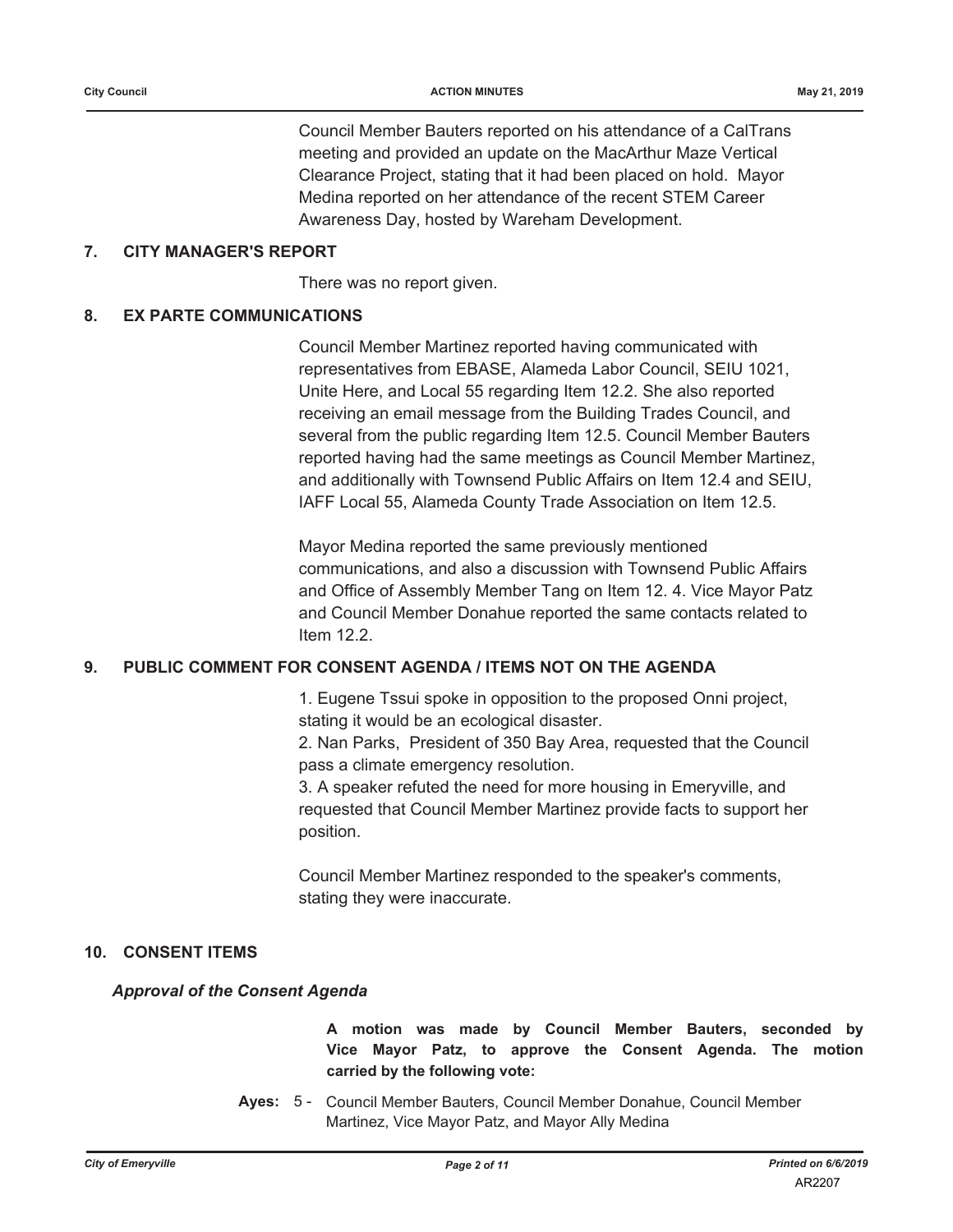| 10.1. | <u>ID-2019-202</u> | Warrants. (Susan Hsieh)                                                                                                                                                                                                                                                                                                                                                                                                                        |
|-------|--------------------|------------------------------------------------------------------------------------------------------------------------------------------------------------------------------------------------------------------------------------------------------------------------------------------------------------------------------------------------------------------------------------------------------------------------------------------------|
|       |                    | <b>Attachments: Staff Report City</b>                                                                                                                                                                                                                                                                                                                                                                                                          |
|       |                    | <b>Wire Transfers City</b>                                                                                                                                                                                                                                                                                                                                                                                                                     |
|       |                    | <b>Check Register City</b>                                                                                                                                                                                                                                                                                                                                                                                                                     |
|       |                    | A motion was made to accept this Informational Report.                                                                                                                                                                                                                                                                                                                                                                                         |
| 10.2. | ID-2019-192        | Action Minutes of the May 7, 2019 Emeryville City Council Closed<br>Session Special Meeting. (Sheri Hartz)                                                                                                                                                                                                                                                                                                                                     |
|       |                    | <b>Attachments: Action Minutes</b>                                                                                                                                                                                                                                                                                                                                                                                                             |
|       |                    | A motion was made to approve the Minutes.                                                                                                                                                                                                                                                                                                                                                                                                      |
| 10.3. | ID-2019-194        | Action Minutes of the May 7, 2019 Emeryville City Council Regular<br>Meeting. (Sheri Hartz)                                                                                                                                                                                                                                                                                                                                                    |
|       |                    | <b>Attachments: Action Minutes</b>                                                                                                                                                                                                                                                                                                                                                                                                             |
|       |                    | A motion was made to approve the Minutes.                                                                                                                                                                                                                                                                                                                                                                                                      |
|       |                    | Enactment No: Resolution No. 19-48                                                                                                                                                                                                                                                                                                                                                                                                             |
| 10.5. | ID-2019-199        | Resolution Of The City Council Of The City Of Emeryville<br>Appropriating In Fiscal Year 2018/2019 \$15,000 From Fund 204;<br>And Authorizing The City Manager To Enter Into A Professional<br>Services Agreement With HF&H Consultants, LLC, In The Amount<br>Of \$15,000 For Analysis Of Proposed Contract Terms For The<br>City's Collection Service Agreement With Waste Management Of<br>Alameda County. (Andrew Clough / Nancy Humphrey) |
|       |                    | <b>Attachments: Staff Report</b>                                                                                                                                                                                                                                                                                                                                                                                                               |
|       |                    | <b>Draft Resolution</b>                                                                                                                                                                                                                                                                                                                                                                                                                        |
|       |                    | <b>WMAC Response Letter</b>                                                                                                                                                                                                                                                                                                                                                                                                                    |
|       |                    | <b>Contract</b>                                                                                                                                                                                                                                                                                                                                                                                                                                |
|       |                    | <b>Exhibit A Proposal</b>                                                                                                                                                                                                                                                                                                                                                                                                                      |
|       |                    | <b>ADOPTED Resolution No. 19-49</b>                                                                                                                                                                                                                                                                                                                                                                                                            |
|       |                    | A motion was made to approve this Resolution.                                                                                                                                                                                                                                                                                                                                                                                                  |
|       |                    | Enactment No: Resolution No. 19-49                                                                                                                                                                                                                                                                                                                                                                                                             |
| 10.6. | ID-2019-190        | Second Reading Of An Ordinance Of The City Council Of The City<br>Of Emeryville Amending The Planning Regulations To Allow The<br>Research and Development Use Type In The Mixed Use With<br>Residential Zone (CEQA Status: General Plan EIR Certified by<br>City Council on October 13, 2009). (Charles S. Bryant / Navarre<br>Oaks)                                                                                                          |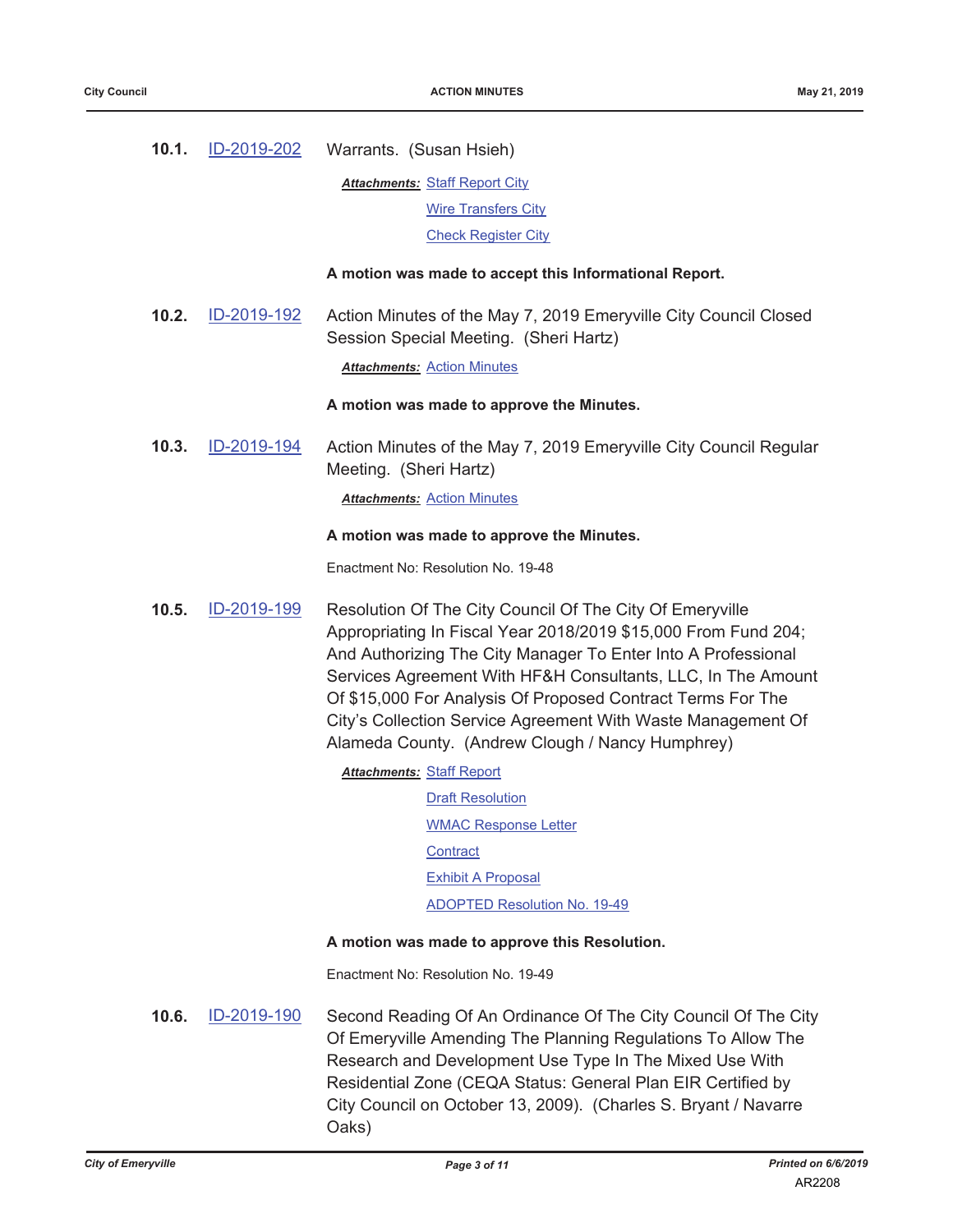#### **Attachments: Staff Report**

Attachment 1 - Staff Report from May 7, 2019

**Draft Ordinance** 

APPROVED Ordinance No. 19-006

### A motion was made to approve the second reading and adoption of the Ordinance.

Enactment No: Ordinance No. 19-006

#### 11. PUBLIC HEARINGS

There were no Public Hearings listed.

### 12. ACTION ITEMS

ID-2019-164  $12.1.$ South Bayfront Pedestrian-Bicycle Bridge and Horton Landing Park. (Andrew Clough)

#### **Attachments: Staff Report**

The Council waived the staff presentation.

12.1.1 ID-2019-212 Resolution Of The City Council Of The City Of Emeryville Approving The Bid Results; Appropriating in Fiscal Year 2018/19 \$9,126,375 From General Capital Fund (Fund 475); Authorizing The City Manager To Enter Into A Contract With Ghilotti Construction Company, Inc. For An Amount Of \$21,370,206; And Authorizing The City Manager To Approve Payments Of Possible Additional Costs As Contingency Expenditures Up To \$2,201,521, All For The Construction Of The South Bayfront Pedestrian And Bicycle Bridge And Horton Landing Park, Project No. EPW 17-112 (CIP No. 16475006 And CIP No. 17237003)

**Attachments: Draft Resolution #1: Authorize Funding and Award Contract** 

**Bid Tally** 

#### **ADOPTED Resolution No. 19-50**

A motion was made by Council Member Bauters, seconded bv Council Member Martinez, to approve this Resolution. The motion carried by the following vote:

Ayes: 5 - Mayor Ally Medina, Vice Mayor Patz, Council Member Bauters, Council Member Donahue, and Council Member Martinez

Enactment No: Resolution No. 19-50

12.1.2 ID-2019-213 Resolution Of The City Council Of The City Of Emeryville Approving And Authorizing The Expenditure Of \$410,000 To Union Pacific Railroad As A Deposit For Flagging Costs, Track Restoration Costs And Engineering Oversight Costs As Required In The Executed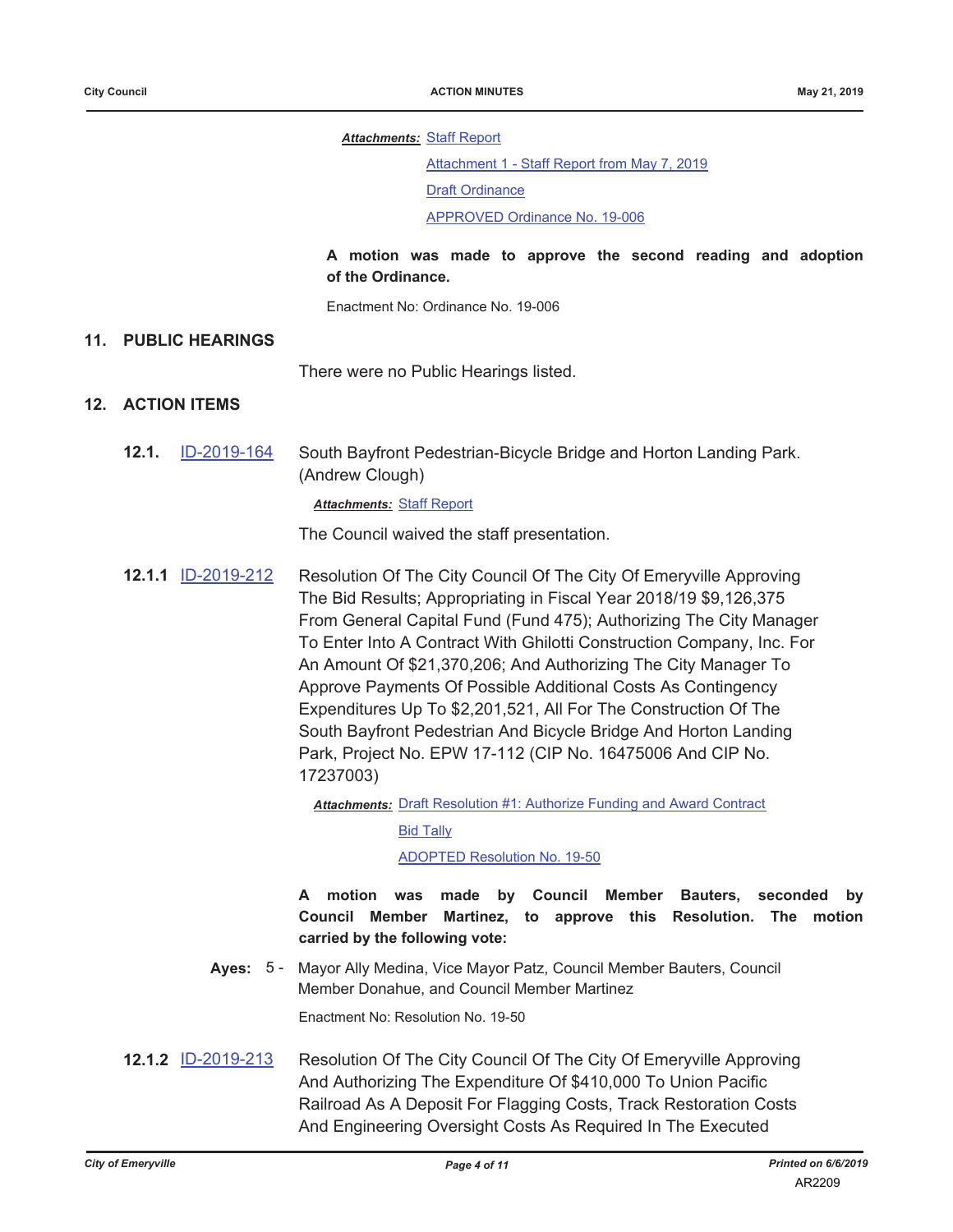Pedestrian Overcrossing Agreement For The Construction Of South Bayfront Pedestrian And Bicycle Bridge And Horton Landing Park, Project No. EPW 17-112 (CIP No. 16475006 And CIP No. 17237003)

Attachments: Draft Resolution #2: Authorize Funds for UPRR Deposits

**ADOPTED Resolution No. 19-51** 

A motion was made by Council Member Bauters, seconded by Vice Mayor Patz, to approve this Resolution. The motion carried by the following vote:

Ayes: 5 - Mayor Ally Medina, Vice Mayor Patz, Council Member Bauters, Council Member Donahue, and Council Member Martinez

Enactment No: Resolution No. 19-51

12.1.3 ID-2019-214 Resolution Of The City Council Of The City Of Emeryville Authorizing The City Manager To Execute Amendment No. 3 To The Professional Services Agreement With EKI Environment and Water, Inc. Granting A Time Extension To December 31, 2020 For Soil Services within the West Side of Railroad Tracks side of The Construction Of The South Bayfront Pedestrian And Bicycle Bridge And Horton Landing Park, Project No. EPW 17-112 (CIP No. 16475006 And CIP No. 17237003)

Attachments: Draft Resolution #3: PSA Amendment EKI

PSA Amendment 3 EKI West Side

**ADOPTED Resolution No. 19-52** 

A motion was made by Council Member Donahue, seconded by Council Member Bauters, to approve this Resolution. The motion carried by the following vote:

Ayes: 5 - Mayor Ally Medina, Vice Mayor Patz, Council Member Bauters, Council Member Donahue, and Council Member Martinez

Enactment No: Resolution No. 19-52

**12.1.4 ID-2019-215** Resolution Of The City Council Of The City Of Emeryville Authorizing The City Manager To Execute Amendment No. 1 To The Professional Services Agreement With EKI Environment and Water, Inc. Granting A Time Extension To December 31, 2020 For Soil Services within the East Side of Railroad Tracks side of The South Bayfront Pedestrian And Bicycle Bridge And Horton Landing Park, Project No. EPW 17-112 (CIP No. 16475006 And CIP No. 17237003)

Attachments: Draft Resolution #4: PSA Amend 1

PSA Amendment 1 EKI

**ADOPTED Resolution No. 19-53** 

A motion was made by Council Member Martinez, seconded by Vice Mayor Patz, to approve this Resolution. The motion carried by the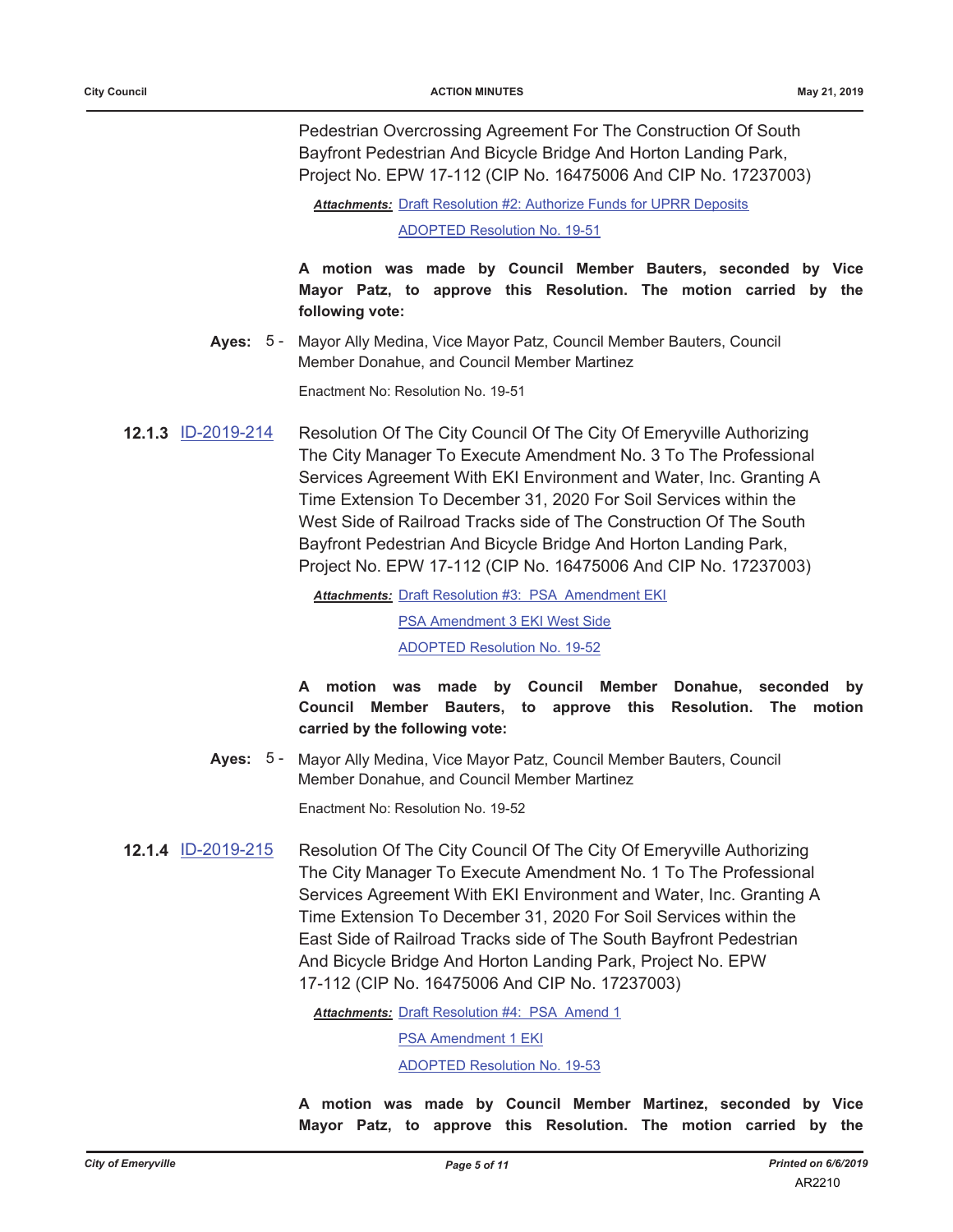#### following vote:

Ayes: 5 - Council Member Bauters, Council Member Donahue, Council Member Martinez, Vice Mayor Patz, and Mayor Ally Medina

Enactment No: Resolution No. 19-53

12.1.5 ID-2019-216 Resolution Of The City Council Of The City Of Emeryville Approving The Payment Of Up To \$75,000 To East Bay Municipal Utility District For Water Service To The South Bayfront Pedestrian And Bicycle Bridge And Horton Landing Park, Project No. EPW 17-112 (CIP No. 16475006 And CIP No. 17237003)

Attachments: Draft Resolution #5: EBMUD Meter Fees

**ADOPTED Resolution No. 19-54** 

A motion was made by Vice Mayor Patz, seconded by Council Member Bauters, to approve this Resolution. The motion carried by the following vote:

Ayes: 5 - Council Member Bauters, Council Member Donahue, Council Member Martinez, Vice Mayor Patz, and Mayor Ally Medina

Enactment No: Resolution No. 19-54

 $12.2.$ ID-2019-200 Introduction And First Reading Of An Ordinance Of The City Of Emeryville Amending Sections 5-37.01 And 5-37.02 Of Chapter 37 Of Title 5 Of The Emeryville Municipal Code With Respect To The Minimum Wage For Employees Of Small Independent Restaurants; CEQA Determination: Exempt Pursuant To State CEQA Guidelines Sections 15324 And 15061(b)(3). (Charles S. Bryant / Chadrick Smalley / April Shabazz)

**Attachments: Staff Report** 

**Draft Ordinance** Late Correspondence - East Bay Alliance For A Sustainable Economy Late Correspondence - Kara's Cupcakes Late Correspondence - Dylan O'Brien Late Correspondence - The Broken Rack et. al. Late Correspondence - Laura McCamy Late Correspondence - Ruth Major

Economic Development and Housing Manager Chadrick Smalley provided the staff presentation and responded to Council Member questions.

**PUBLIC COMMENT** 

1. Andrea Mullarkey, Member Leader of SEIU 1021, spoke in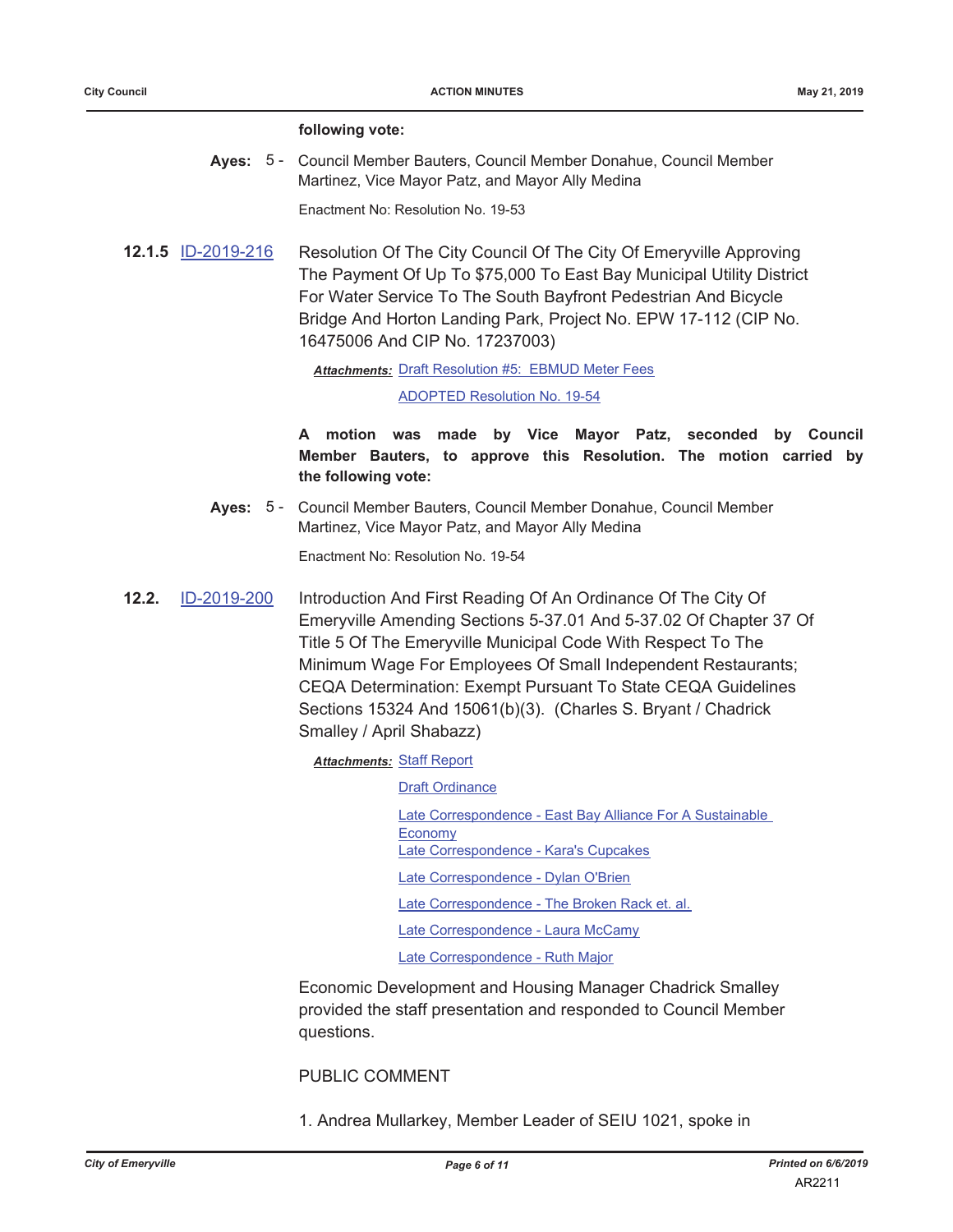opposition of a minimum wage carve-out for small restaurants. 2. Jeffrey Kroeber, Townhouse Restaurant, stated that the minimum wage should be a regional effort and that deciding it city by city was unfair.

3. Liz Ortega, Alameda Labor Council, opposed the ordinance amendment.

4. Lenny Farrell stated that the Mills College data was limited.

5. Marilyn Boucher, Broken Rack, stated that the process had not been rushed and supported the Council's approach.

6. Gabriel Haaland, SEIU 1021, opposed the ordinance, stating that the study was poorly done and that no low wage workers had been interviewed.

7. Jake Freed, Emeryville business owner, stated that the Minimum Wage Ordinance was not helping his business and that he had been forced to cut hours and employees to meet salary cost increases over the last four years.

8. Alvin Shen, West Coast Burrito, spoke in favor of the ordinance, citing his family's long history in Emeryville and stating that one size did not fill all business types.

9. Nasser Azimi, East Bay Therapeutics, supported the idea of implementing a policy that is community sensitive and stated that higher wages attract better resources.

10. A speaker spoke in opposition to the ordinance.

11. Ruth Major stated that workers deserve living wages that the City should find ways to help local businesses succeed.

A motion was made by Council Member Martinez, seconded by Council Member Bauters, to read the Ordinance by title only. The motion failed by the following vote:

- Ayes: 2 Council Member Bauters, and Council Member Martinez
- Noes: 3 Council Member Donahue, Vice Mayor Patz, and Mayor Ally Medina

City Attorney Guina read the ordinance aloud in its entirety.

 $12.2.$ ID-2019-200 Introduction And First Reading Of An Ordinance Of The City Of Emeryville Amending Sections 5-37.01 And 5-37.02 Of Chapter 37 Of Title 5 Of The Emeryville Municipal Code With Respect To The Minimum Wage For Employees Of Small Independent Restaurants; CEQA Determination: Exempt Pursuant To State CEQA Guidelines Sections 15324 And 15061(b)(3). (Charles S. Bryant / Chadrick Smalley / April Shabazz)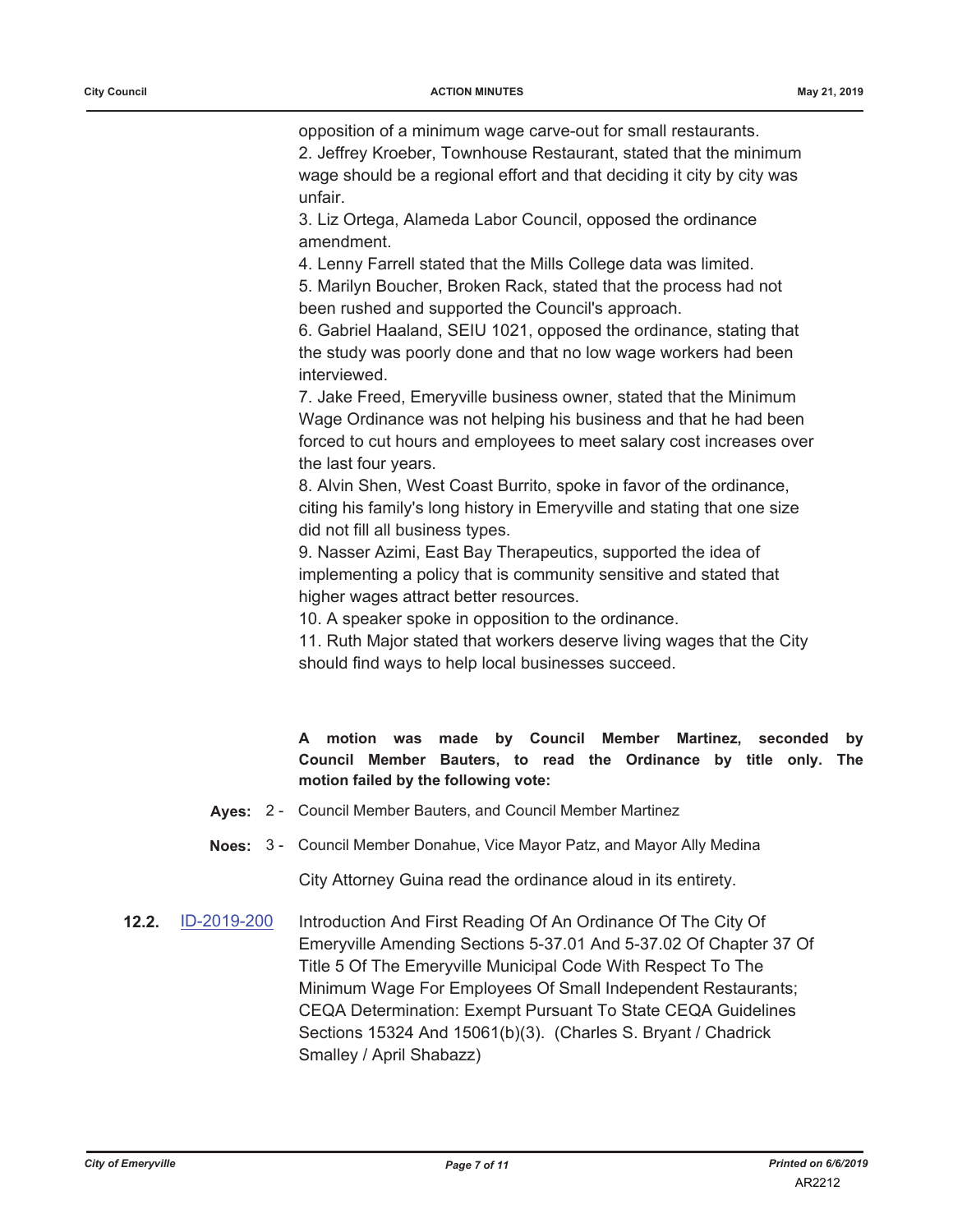**Attachments: Staff Report** 

**Draft Ordinance** 

Late Correspondence - East Bay Alliance For A Sustainable

Economy Late Correspondence - Kara's Cupcakes

Late Correspondence - Dylan O'Brien

Late Correspondence - The Broken Rack et. al.

Late Correspondence - Laura McCamy

Late Correspondence - Ruth Major

A motion was made by Council Member Martinez, seconded by Council Member Bauters, to approve first reading and introduction of the Ordinance. The motion failed by the following vote:

- Ayes: 2 Council Member Bauters, and Council Member Martinez
- Noes: 3 Council Member Donahue, Vice Mayor Patz, and Mayor Ally Medina

Council Member Bauters brought forward an alternate version of the Ordinance for Council consideration.

A motion was made by Council Member Bauters, seconded bv Council Member Martinez, to read the alternate Ordinance by title only. The motion carried by the following vote:

Ayes: 5 - Council Member Bauters, Council Member Donahue, Council Member Martinez, Vice Mayor Patz, and Mayor Ally Medina

> A motion was made by Council Member Bauters, seconded by **Council** Member Martinez, the first reading to approve and introduction of the alternate Ordinance. The motion carried by the following vote:

- Ayes: 3 Council Member Bauters, Council Member Donahue, and Council Member Martinez
- Noes: 2 Vice Mayor Patz, and Mayor Ally Medina
- $12.3.$ ID-2019-201 Resolution Of The City Council Of The City Of Emeryville Amending The 2019 City Council Regular Meeting Schedule. (Sheri Hartz / Lorrayne Leong)

**Attachments: Staff Report** 

**Draft Resolution** 

**Exhibit A** 

#### **ADOPTED Resolution No. 19-55**

The City Clerk announced that this item was to add a Regular Meeting to the Council's meeting schedule for the purpose of conducting a second reading and adoption of the prior Ordinance.

A motion was made by Council Member Martinez, seconded by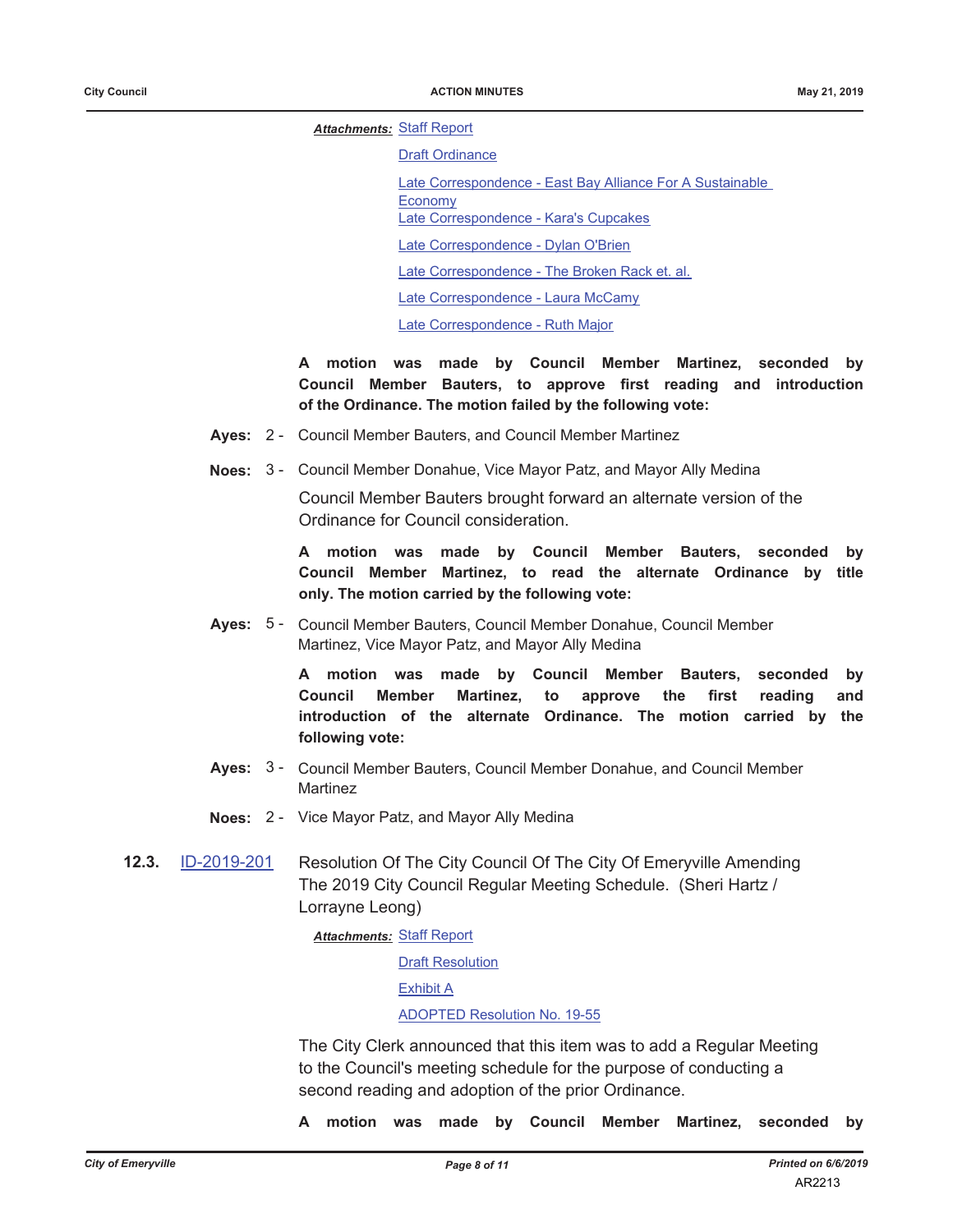Council Member Bauters, to approve this Resolution. The motion carried by the following vote:

- Ayes: 3 Council Member Bauters, Council Member Donahue, and Council Member Martinez
- Noes: 2 Vice Mayor Patz, and Mayor Ally Medina

Enactment No: Resolution No. 19-55

ID-2019-211  $12.4.$ Presentation and Discussion on Legislative Priorities. (Sheri Hartz)

### **Attachments: Staff Report**

Attachment A - Memorandum from Townsend Public Affairs; Update on 2019 Legislation Attachment B - City of Emeryville Watch Position 5/14/2019

Attachment C - City of Emeryville Support Position 5/14/2019

Niccolo DeLucca of Townsend and Associates Public Affairs gave the update and responded to Council Member questions. The Council provided direction to Mr. DeLucca, who will provide an updated memo.

A motion was made by Council Member Bauters, seconded by Mayor Medina, to accept the report, revised as directed. The motion carried by the following vote:

- Ayes: 5 Council Member Bauters, Council Member Donahue, Council Member Martinez, Vice Mayor Patz, and Mayor Ally Medina
- $12.5.$ ID-2019-197 Consideration Of Potential Revenue Measures For 2020. (Christine Daniel / Susan Hsieh)

**Attachments: Staff Report** 

City Manager Christine Daniel gave the staff presentation and responded to Council Member questions.

### **PUBLIC COMMENT**

1. Bill Reuters stated he would be interested in seeing appropriate revenue measures

Council Member Bauters presented a proposal for a future sales tax measure for the November 2020 ballot. Council discussion ensued, and staff was directed to begin the process for issuing a polling consultant RFP.

Mayor Medina requested that a discussion be scheduled regarding whether to add a Transportation Network Companies (TNC) tax to the November 2020 ballot as well.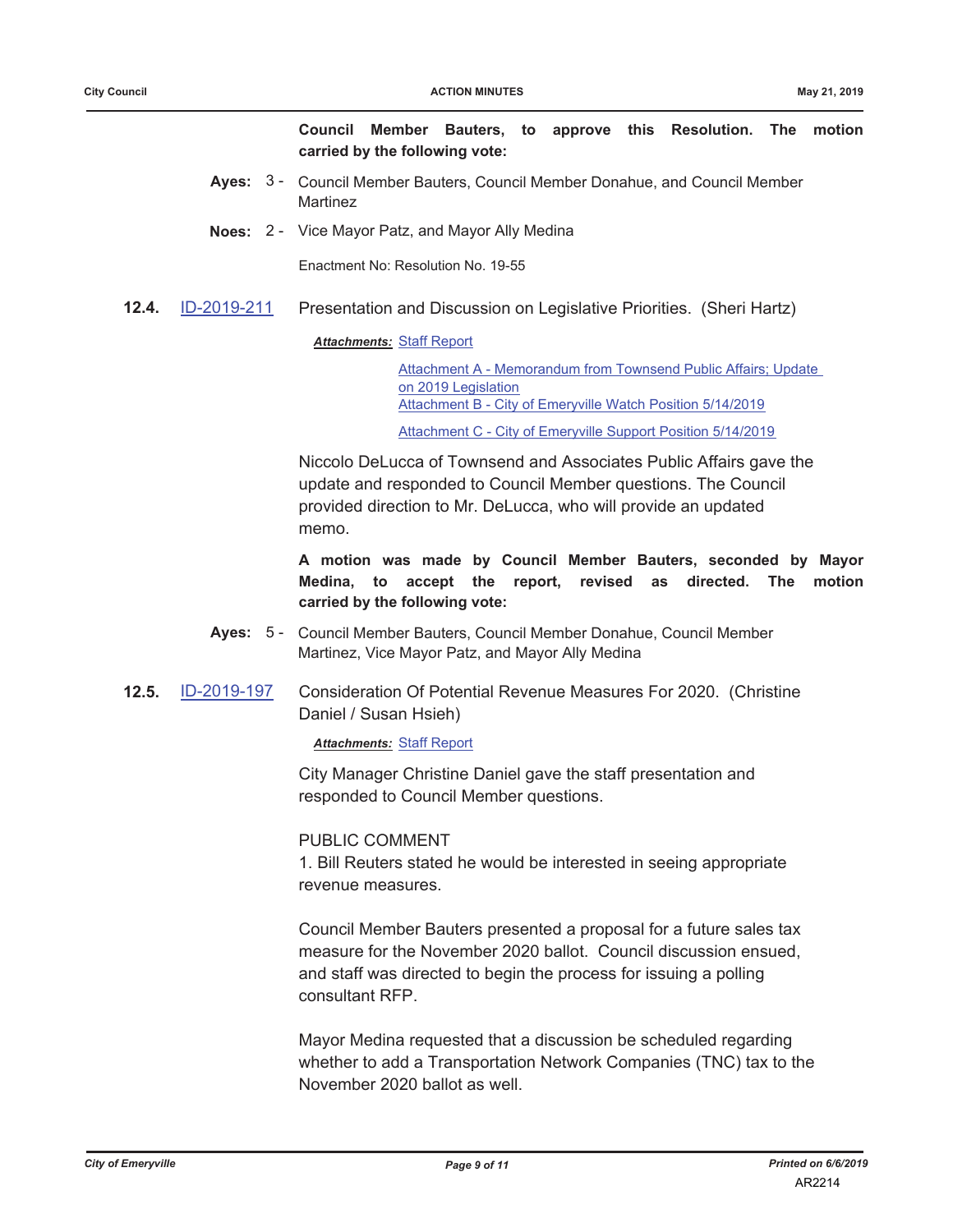### 13. DEPARTMENT HEAD REPORTS

- ID-2019-208  $13.1.$ Planning Director's report on Planning Commission actions at the continued April 25, 2019 regular meeting held on May 14, 2019:
	- Item 7.1 continued from the April 25, 2019 Planning  $(a)$ Commission Regular Meeting: Reconsideration of Marketplace Redevelopment Project, "Parcel B". Reconsideration of a new Development Plan (FDP) for "Parcel B" of the Final Marketplace Redevelopment Project Planned Unit (PUD04-12) Development and rescinding of Final Development Plan FDP15-001 that was approved by the Planning Commission on June 23, 2016. The previously approved FDP included 26,000 square feet of retail space and 300 parking spaces. The proposed FDP includes 14,000 square feet of retail space, 150,000 square feet of office/lab space, and 565 parking spaces. (Project previously approved by Planning Commission on January 24, 2019, appealed to City Council on February 8, 2019, and remanded to Planning Commission by City Council on March 19, 2019. Planning Commission public hearing closed April 25, 2019 and item continued to May 14, 2019.)\*
		- Item subject to "call for review" (i.e. appeal) by motion of the City Council pursuant Section 9-7.1406 of the Planning to Regulations.
	- The packet for the May 14, 2019 Planning Commission continued can regular meeting be viewed online at <http://www.emeryville.org/ArchiveCenter/ViewFile/Item/4118>

Director Bryant provided the report on recent Planning Commission actions.

Following Council discussion, Council Member Bauters requested that the item be called for review by the Council.

A motion was made by Council Member Bauters, seconded by Vice Mayor Patz, to approve review of this matter. The motion carried by the following vote:

Ayes: 5 - Council Member Bauters, Council Member Donahue, Council Member Martinez, Vice Mayor Patz, and Mayor Ally Medina

### 14. FUTURE AGENDA ITEM REQUESTS FROM COUNCIL MEMBERS

No Future Agenda Items were requested.

#### **15. ADJOURNMENT**